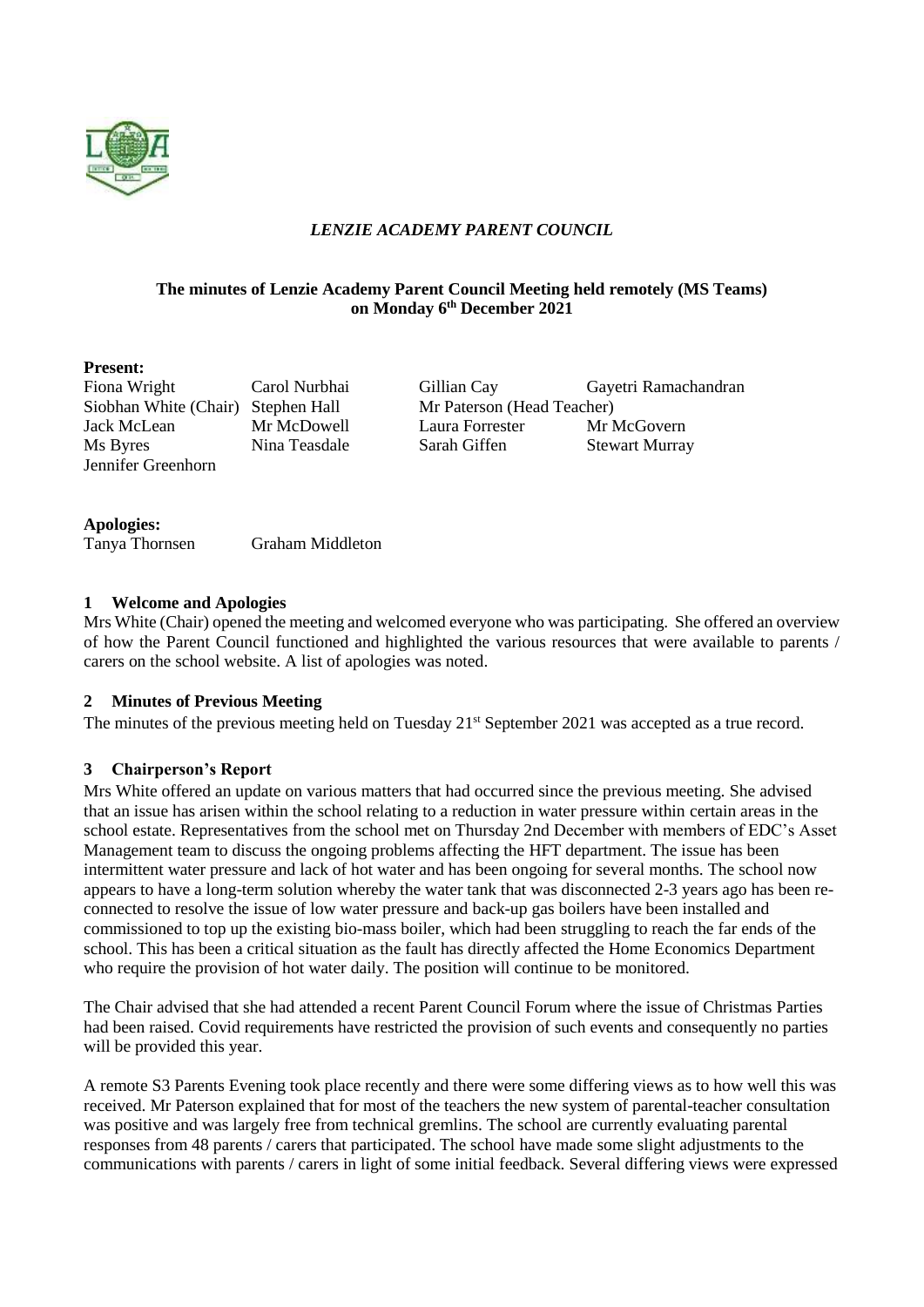

from Parent Council members who had participated, and Mr Paterson undertook to include these views whilst evaluating all of the parental responses. Overall, the experience seemed to work well in the circumstances.

### **4 Teacher Presentation Series – Mr John McGovern**

Mr John McGovern, English Teacher was invited to speak to the Parent Council about Metacognition, Memory and Study Skills. John offered a detailed presentation including study techniques and use of memory. He discussed learning and teaching styles, memory and patterns, the use of Learning Grids, Motivation, Effort Pyramids and Retrieval Practice. He highlighted further reading that may be of further interest to parents.

The Parent Council found this presentation to be very interesting and asked if the information could be circulated further. It was suggested that the material could put together in a video for the school's You Tube channel. Mr Paterson highlighted that previously the school had produced 'Literacy and Numeracy' booklets for parents and could see no reason why a booklet about Metacognition could not be produced and circulated in a similar manner.

# **5 Head Teachers Report**

## **Staffing**

- Mrs Edwards, PT Performing Arts, is on maternity leave.
- Mr McEwan has taken on the Acting PT Performing Arts role and the school have employed Ms Bingham to fill in for Mr McEwan.
- Ms Heron, HFT Department, is also on maternity leave and Mrs McIver is returning to help cover Ms Heron's absence.
- Mr Gemmill, the school rugby coach has left for a new post after several years dedicated service and the school thank him for his contributions to the school and to rugby. This post will be filled in due course.

#### **COVID update**

The past few months have been challenging for everyone within the school. There has been higher than normal staff and pupil absence and this has been a feature across the term. Pupil absence was particularly high through September but declined overall (and through COVID related absence) across October and November but has risen quite steeply over the past two weeks, from a higher base than normal. Staff absence has been high across the session and is normally higher in November and December due to the usual seasonal viruses, compounded by COVID related factors. The school also has five long-term absences so overall the challenges with staffing have been significant throughout August to December. EDC have facilitated additional staffing to help schools, and this has been invaluable in helping schools manage through recent months. Due to the spike in overall positive cases in recent weeks allied to much higher pupil absence the school decided last week to cancel the proposed S5/6 Christmas Dance and sent a letter out to parents / carers last Thursday. It was a difficult judgement call but on balance the school felt that to have a dance so near to the Christmas holidays was too much of a risk for pupils, for staff and for all their families.

#### **BGE and SP Councils**

Broad General Education and Senior Phase Councils met in November for their first meetings. These meetings were chaired by the S6 House Captains, who also took a minute of the meetings and fed back to all pupils at assemblies of the issues raised and discussed. The meetings were very positive and the pupils contributed sensible comments and suggestions. This included agreeing to participate in a national survey by a university commissioned to review school meal provision. The councils will also review the school's approach to Equalities within the improvement plan and they will also lead engagement with an Education Scotland document called 'How Good is OUR School'. This is a pupil friendly version of HGIOS (4) that schools across the country use as a basis for their provision. The House Captains will lead on this and be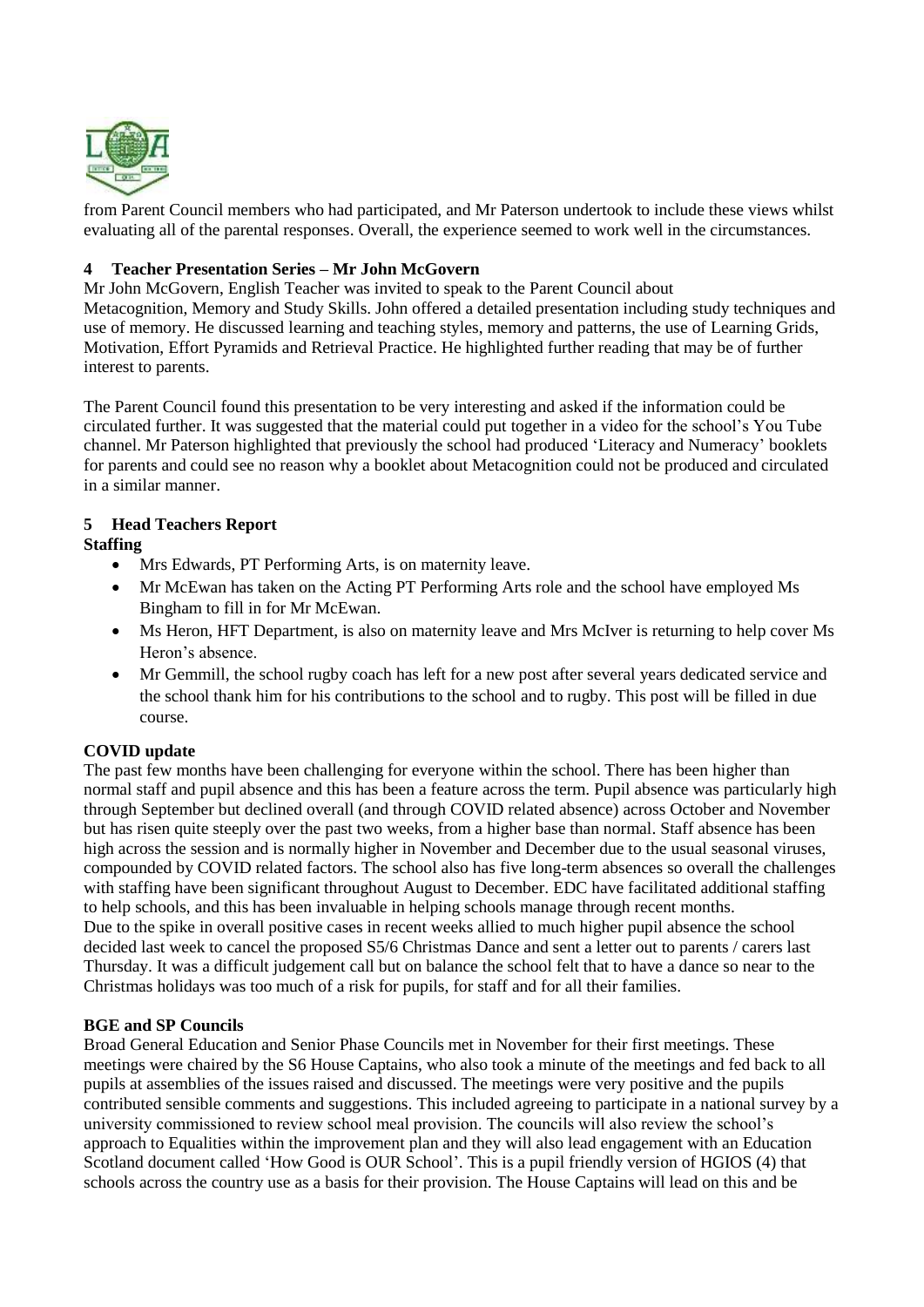

assisted by staff to distil the key issues from the pupil friendly document to present to the BGE and SP Councils and thereafter deciding how to take this forward across the school.

#### **Senior Phase Monitoring & Tracking**

The S4 and S5/6 tracking reports showed a positive picture of pupil progress thus far. The interim data shows the school are on track to receive results that are broadly similar to previous years for S4 and S5/6 (pre-COVID and COVID years). The various subject departments feel that they have made up for the inevitable learning loss that has taken place across the past 18 months. The SQA decision to remove parts of courses such as assignments has enabled schools to concentrate upon the externally assessed coursework requirements. As is normal, the school have allocated a mentor for all S4 pupils and they took part in mentoring sessions in November where a teacher takes approximately 12-13 pupils and discusses their reports and sets targets with the pupils. In S5/6 the school do things differently and identify pupils who have working grades showing 'No Awards' and those with two or more get one-to-one tuition with a dedicated mentor. There are 20 teaching staff who volunteered to be a mentor and they are allocated between 1-3 pupils to work with.

For all S4-6 there is a comprehensive programme of Supported Study, where attendance has been very positive, in particular for S4 in Mathematics and the Sciences. In addition, for S5/6 pupils the school use the Tuesday afternoon slots to put in either general private study periods or dedicated subject-specific study for Mathematics and the Sciences. This will continue until the prelims in January.

#### **UCAS Update**

To date 65 UCAS forms have been finalised and processed. In a normal year the school process about 120- 130 and the rest will be done before the last week of term.

#### **School Activities and Events**

- **Geography** Ms Glimour's S4 class undertook a challenge to support Plan International's 'Be Bold for Brave Girls' campaign aimed at supporting the aspiration to keep girls in school beyond the age of 12 years of age. The class set up a 'Just Giving' page and surpassed their target of £123.00 (enough to send a girl to school for a year). Well done to the S4 class for all their efforts.
- **HFT –** Ms Walls ran the London Marathon and raised £6,408.75 for 'Beat' an eating disorder charity.
- **Biology –** Several S3 Biology classes took part in the EDC Climate Change Challenge. Through internal presentations and voting the school entered several entries and one of the pupils (Alan W) won across other schools in EDC with his entry "The Fight against Flooding".
- **Rugby** The U15 team won the West of Scotland B Conference.
- **Basketball** The school hosted an S1 3v3 tournament involving 16 teams from six schools. Lenzie entered three teams and came  $10<sup>th</sup>$ ,  $3<sup>rd</sup>$  and  $1<sup>st</sup>$ . Congratulations to all pupils involved.
- **Football** One of the S4 pupils (Lucy B) took part in the Scottish Schools football trials over a period of two months and has been selected to represent Scotland at school level.
- **Remembrance Assembly** The school held a virtual assembly at 11.00am on 11 November to listen to a presentation by two S6 pupils followed by a minute's silence across the school that was impeccably observed. Our school captains Katy and Oscar laid a wreath at the Lenzie Memorial Garden on behalf of the school.
- **Lynn McCosh**  On Wednesday 24 November staff gathered in the quadrangle on the first anniversary of the tragic death of Ms McCosh to commemorate her contributions to the school. A bench has been dedicated to Ms McCosh and this will form part of the school's contemplation area.
- **Scottish Youth Parliament** Three pupils were among seven young people who entered the contest to be elected a member of the Scottish Youth Parliament. The pupils discussed their ideas in assemblies across all year groups and prepared a manifesto to be shared online and across all schools.